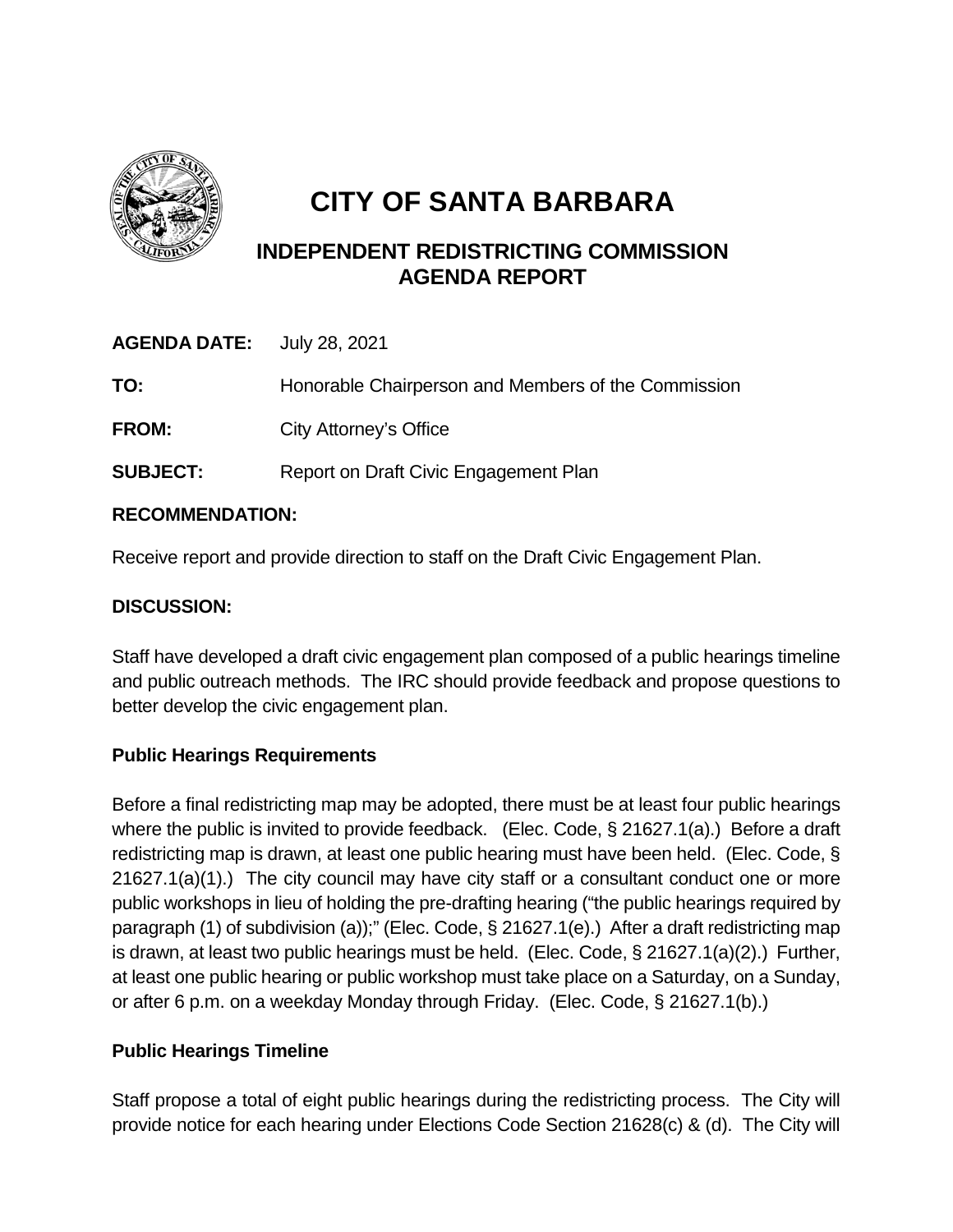Independent Redistricting Commission Agenda Report Report on Draft Civic Engagement Plan July 28, 2021 Page 2

also provide published notice in newspapers and on the redistricting webpage per Government Code Section 6062. The first hearing will be held in-person. The next seven hearings may be virtual, in-person, or both.

The proposed timeline is as follows:

- Introduction Hearing; Monday, September 13: The purpose of this meeting will be to introduce the IRC to the community; and explain the redistricting process and timeline. [In-person public hearing; evening meeting]
- Criteria & Technical Training Hearing; Wednesday, October 20: The purpose of this meeting will be to introduce the mapping tools; provide technical training on online mapping tool; discuss other methods for providing input; and present the redistricting criteria.
- District 1 Hearing; Saturday, January 8
- District 2 Hearing; Thursday, January 20
- District 3 Hearing; Saturday, February 12
- District 4 Hearing; Thursday, March 3
- District 5 Hearing; Saturday, March 12
- District 6 Hearing; Wednesday, March 16
- IRC Meeting and Adoption Hearing; Wednesday, March 30: The purpose of this IRC meeting is to deliberate on and adopt the redistricting map.
- City Council Adoption Hearing; Tuesday, April 12: The purpose of this hearing is for the City Council to approve the redistricting map before Sunday, April 17, 2022.

#### **Public Outreach**

The City's public outreach plan consists of translation services, childcare services, venue plans, media services, webpage updates, and "on the ground" outreach. The City's General Fund overhead will cover a variety of the costs. Thus, the total cost estimate for eight public hearings is conservatively estimated at \$8,050.